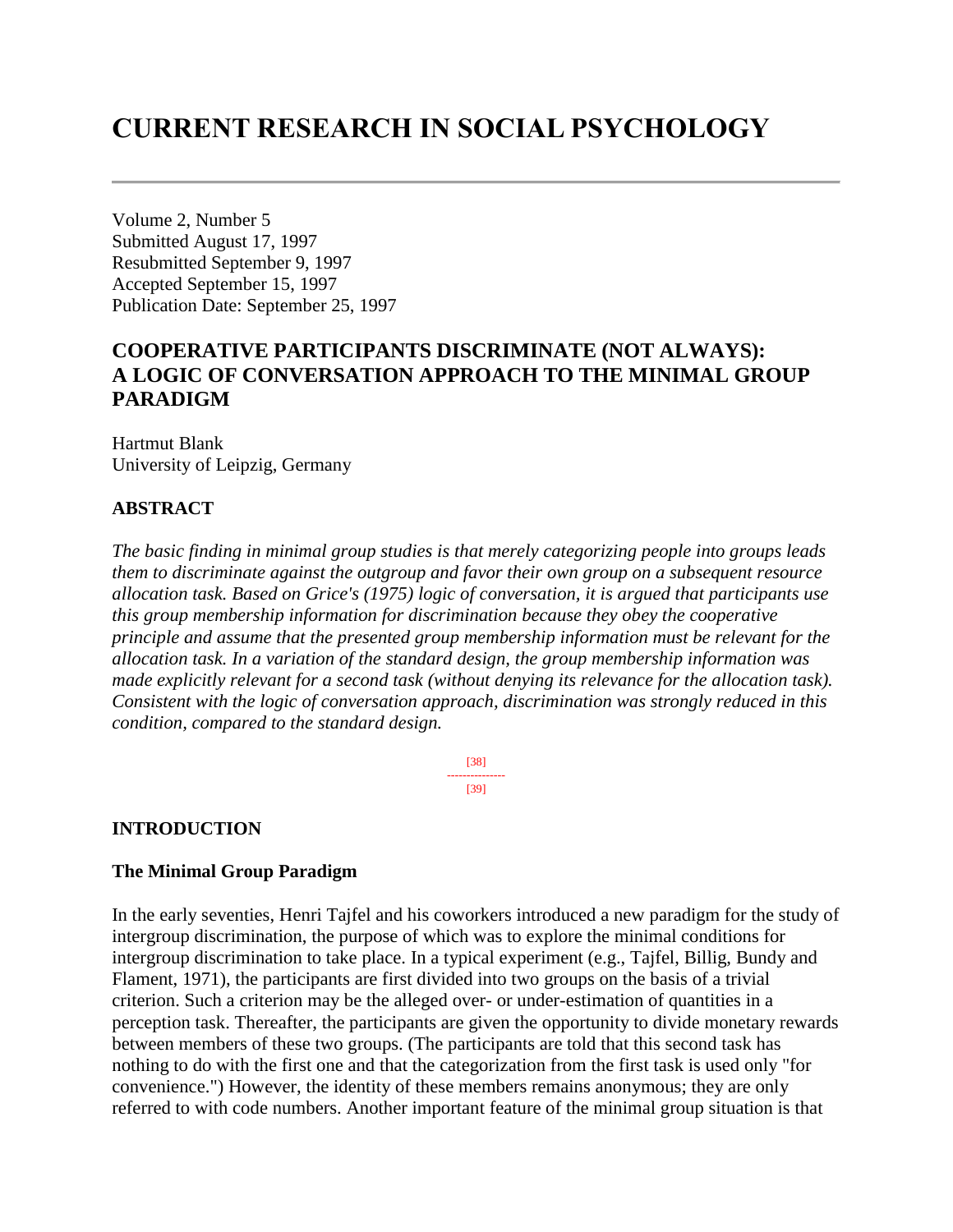participants can never allocate rewards to themselves, that is, they have no immediate personal interest in their decisions.

The allocation of resources is done by choosing one of several payoff combinations prearranged in a matrix which consists of two rows and several (usually thirteen) columns. Each row gives the possible payoffs for one person from one of the groups. For example, the upper row gives the payoffs for "person no. x from the overestimator group", and the lower row gives the payoffs for "person no. y from the underestimator group" (see also the example matrices given in the method section). The participants' task is to choose one of the columns. Due to the construction of the matrices, these choices correspond to certain critical allocation strategies. Two classes of strategies are of major interest: fair strategies and discriminatory strategies. The first class subsumes two strategies: Fairness (F), which means that both persons are awarded the same number of points or money, and Maximum Joint Payoff (MJP), which means that the sum of the two payoffs is maximized, regardless of whether they are equal or not. The second class subsumes two other strategies: Maximum Ingroup Payoff (MIP), meaning that the person which belongs to one's own group is awarded as many points as possible, regardless of whether the payoff for the person from the outgroup is higher or lower, and Maximum Difference (MD), which means that the difference in payoffs in favor of the ingroup member is maximized. The well-known basic finding is that participants allocate rewards clearly in favor of their own group (i.e., participants employ discriminatory strategies; see Diehl, 1990, for an overview).

## **Methodological Criticism: Demand Characteristics And Logic Of Conversation**

Along with the finding of discrimination in the minimal group paradigm have come suspicions that this finding is produced by demand characteristics of the experimental situation (e.g., Gerard and Hoyt, 1974). The main argument is that the presence of the group membership information in the matrices gives a strong clue to a plausible interpretation of an otherwise rather strange task, namely, dividing money between two anonymous people. Thus, the participants might use this group membership information as a guideline for their behavior in the experiment, that is, make a difference where a difference is provided. Of course, there have been efforts to meet these criticisms (St. Claire and Turner, 1982; Tajfel and Turner, 1979), but it does not seem that the issue has been settled; on the contrary, the debate has been taken up again recently (Berkowitz, 1994).

The present approach is in the spirit of the demand characteristics idea but takes a new direction which is inspired by Grice's (1975) work on the logic of conversation. Grice holds that in normal verbal exchanges people follow a rational, cooperative principle (and assume that their interlocutor also does). This means specifically that they make their contributions so as to optimize the agreed-upon purpose of the conversation, the exchange of information. The cooperative principle covers several conversational maxims and submaxims, one of which is central to the present work, the maxim of relevance (see below).

[40]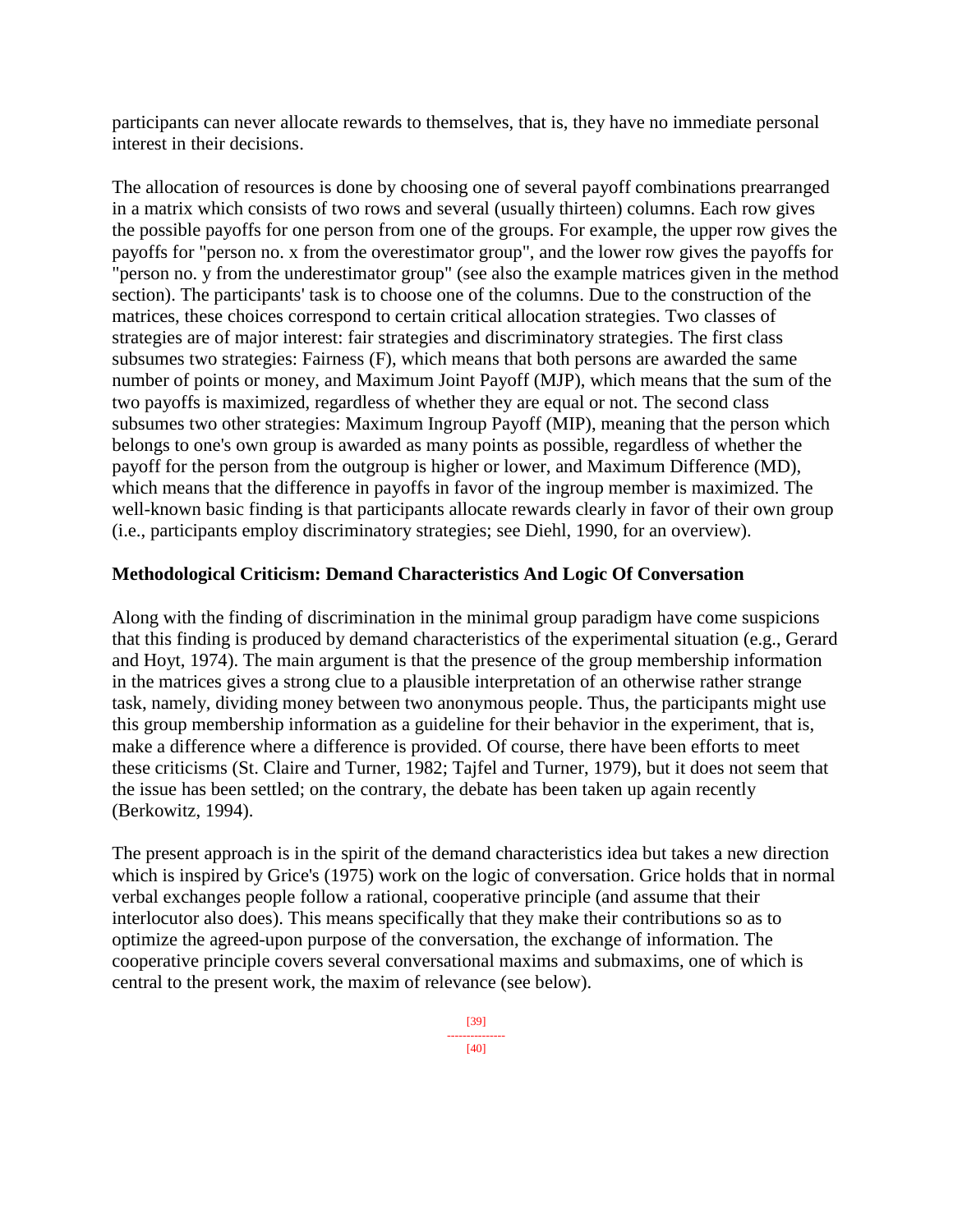In the last few years, it has been recognized that the logic of conversation approach can be fruitfully applied to the analysis of the social interaction and communication in psychological experiments (see Hilton, 1995, for an overview). Information conveyed in an experimental situation can be treated in much the same way as contributions to a conversation. Returning to the minimal group paradigm: when presented with the group membership information, the participants will assume the maxim of relevance operates. That is, they will assume that this piece of information is relevant for the current topic of the experiment-interaction (in this case, working on the matrices). If it was not relevant, the experimenter would not have provided it. Thus, based on the cooperative principle, it is a reasonable conclusion for them that they should incorporate this information into the next step of the interaction, in this case, the allocation of resources.

So far, the argument largely parallels the demand characteristics hypothesis. However, an attractive feature of the logic of conversation approach is that it offers new roads to experimentation. According to my above argument, discriminative behavior in the minimal group paradigm results from the perceived relevance of the group membership information. However, this perception is a consequence of the fact that no other reasonable attribution of relevance is possible in the minimal group situation; there is no other task for which the group membership information might reasonably be used. Thus, we might expect that participants will refrain from using the group membership information for discrimination when they have a better opportunity for relevance attribution. Following this logic, the present study presented the participants with a second task which was intended to be as unrelated as possible to the principal task but explicitly required use of the group membership information. At the same time, relevance for the principal task was not questioned (more specifically, the procedure was otherwise identical to the standard paradigm). If discrimination in the standard paradigm is a consequence of the perceived relevance of the group membership information, then discrimination should be reduced to the degree that perceived relevance is directed away from the principal task.

# **METHOD**

## **Overview**

The experiment was performed in fulfillment of a psychology undergraduate course requirement supervised by me. Eight students served as experimenters. Relevance of group membership information was varied between subjects. The procedure was the same in both participant groups except that the standard resource allocation task was coupled with a second task in one of the groups (which we might call the relevance group), whereas the standard group was run as a usual minimal group experiment.

## **Participants**

Altogether, 53 individuals took part in the experiment (18 males, 35 females). Thirty of them were psychology undergraduates and were tested at the psychology department of the University of Leipzig. Because we were running short of psychology undergraduates in need of course credit, the rest of the sample had to be recruited among acquaintances of the experimenters.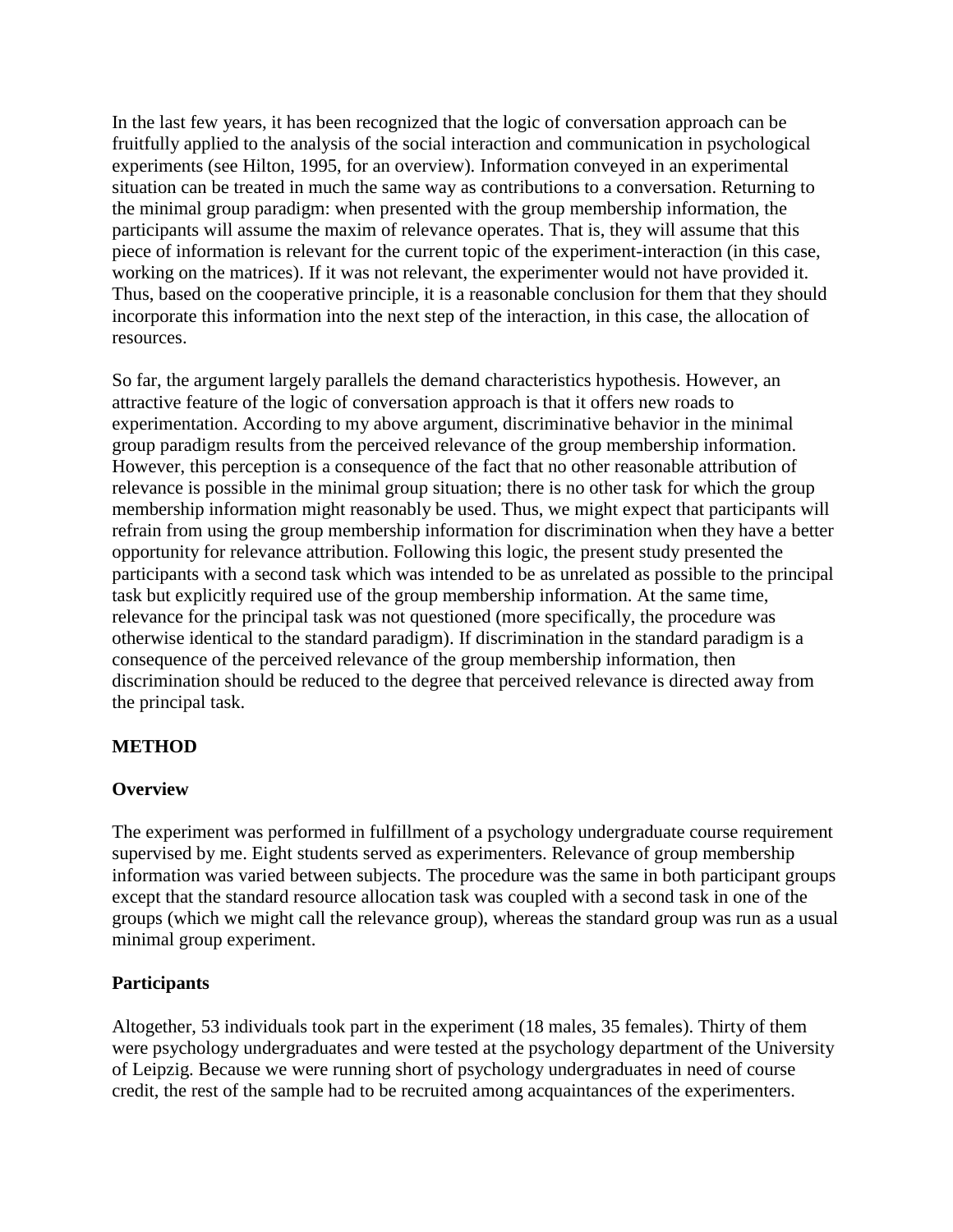These individuals were tested in private settings and participated voluntarily (location of testing, university or private, was not confounded with experimental condition). The non-psychology subsample consisted mainly of students from various disciplines. Both subsamples had about the same age distribution; the whole sample ranged between 17 and about 30 years.

> [40] --------------- [41]

#### **Procedure**

Subjects were randomly assigned to experimental conditions and tested in small groups. Within one group session, only one of the experimental conditions could be run because they differed somewhat in their time schedules. The experiment consisted of two main parts. In the first part, which was the same for all participants, a concentration test was administered which served as a rationale for dividing the participants into two groups - the "concentrated" and the "unconcentrated" group. In order to have a simple task which can be administered without much difficulty, we took a concentration test which is part of an admission test for medical students in Germany. It presents rows of b's which are over- or underlined with one or two lines and requires the participants to check all b's with exactly two lines. The participants had three minutes to complete this test. Then the test sheets were collected and one of the experimenters pretended to calculate the participants' test scores (during that time, the other experimenter administered an unrelated filler task). In fact, however, half of the participants within both experimental groups were randomly assigned to the "concentrated" and the "unconcentrated" group.

The second part of the experiment consisted of the resource allocation task, which was announced as a decision making task. The participants in the standard group first read the instruction which stated that for this task a division of the sample into two groups was required, and that for purposes of convenience we had made this division on the basis of their test scores in the first experiment. Then each individual read the sentence "You belong to the ... (concentrated/unconcentrated) group, that is, group ... (C/U)". The blanks were filled in in handwriting, in order to enhance the credibility of the categorization procedure. Afterwards, the participants were instructed how to fill in the matrices (see below). One example matrix was depicted. The participants were informed that the points in the matrix which they had to allocate to other persons were later to be exchanged for sweets (placed on a desk in front of the room). The participants were also reminded that it was not possible to assign any points to oneself. After they had read and understood the instructions, the participants were given a booklet with 30 matrices on separate sheets (see below) and began with their allocation task. When finished, they were asked to answer four open questions regarding their allocation strategies and use of the group membership information, and were debriefed.

The procedure in the "relevance" group was the same except that the participants performed an additional task. This task was a memory task and required them to recall, after three matrices each, their allocations on these matrices. Specifically, they had to recall how many points they had awarded to the first person in a matrix and to which group this person belonged; the same holds for the second person. For this task, additional sheets were inserted into the matrix booklets, and the task was also explained in the instructions, using an example. Due to the additional task, the instructions had to be slightly changed. The participants were now told that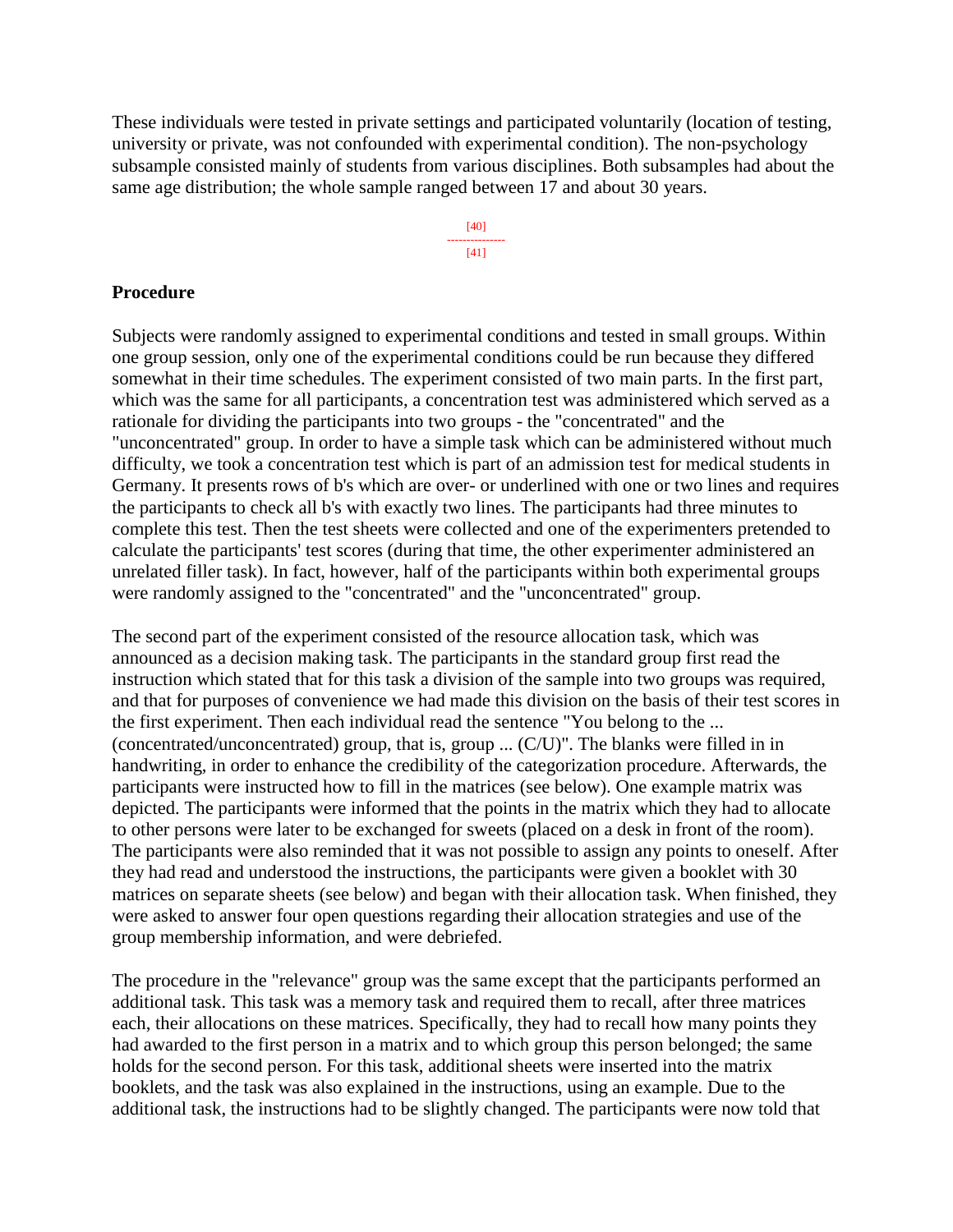we were interested in the relationship between decision behavior and memory performance and therefore we would combine a decision task and a memory task. They were then told that we needed a division of the sample into two groups ... (and so on, see above). Finally, the postexperimental questionnaire contained one additional question regarding mnemonic strategies potentially used in the memory task and which might interfere with the allocation decisions.

### **Matrices**

Three types of matrices were used, one of which was a home-made exploratory version. Unfortunately, we had made a mistake in the construction of this type, so that it could not be analyzed and will not be discussed further. The other two were fairly "classic" matrix types which I describe shortly in detail. However, we made two changes, mainly in order to simplify the construction of different numerical versions of these matrices (see below). First, we used seven instead of thirteen columns and second, we used positive as well as negative payoffs.

> [41] --------------- [42]

The first of the two classic matrix types (see Diehl, 1990, p. 266, for a description of frequently used matrices) was Maximum Ingroup Payoff (MIP) vs. Maximum Difference (MD); this is a matrix which assesses the impact of two discriminatory strategies. Consider the following example matrix:

*Matrix No. 11 for participant No. 34 from group U:*

Participant No. 23 from group U: -1 1 3 5 7 9 11

*\_\_\_\_\_\_\_\_\_\_\_\_\_\_\_\_\_\_\_\_\_\_\_\_\_\_\_\_\_\_\_\_\_\_\_\_\_\_\_\_\_\_\_\_\_\_\_\_\_\_\_\_\_\_\_\_\_\_\_\_\_*

\_\_\_\_\_\_\_\_\_\_\_\_\_\_\_\_\_\_\_\_\_\_\_\_\_\_\_\_\_\_\_\_\_\_\_\_\_\_\_\_\_\_\_\_\_\_\_\_\_\_\_\_\_\_\_\_\_\_\_\_\_

Participant No. 07 from group C: -11 -6 -1 4 9 14 19

In this matrix, a participant from the "unconcentrated" group (group U) can make an optimal decision for the goal of maximizing the difference in payoffs in favor of the ingroup (MD) if he or she checks the leftmost column. The optimal decision for the goal of maximizing the payoffs for the ingroup (MIP), on the other hand, is on the opposite end of the matrix. At the same time, this choice maximizes the joint payoffs for both groups (MJP); however, because this strategy turned out to have low impact in previous studies (cf. Diehl, 1990), it will be neglected for the remainder of this article. The optimal decision for a fairness strategy is in the middle of the matrix.

Note that the two discriminatory strategies in question - MD and MIP - are in opposition to each other only if the points in the top row of the matrix are assigned to a member of one's own group. Imagine, however, that the decision was made by a member of group  $C$  - or, alternatively, that the U member was placed in the bottom row and the C member on top. Then, both strategies are in accordance with each other, that is, the rightmost column would be the optimal decision for both MD and MIP. It is precisely this difference between a "concordant" and a "discordant"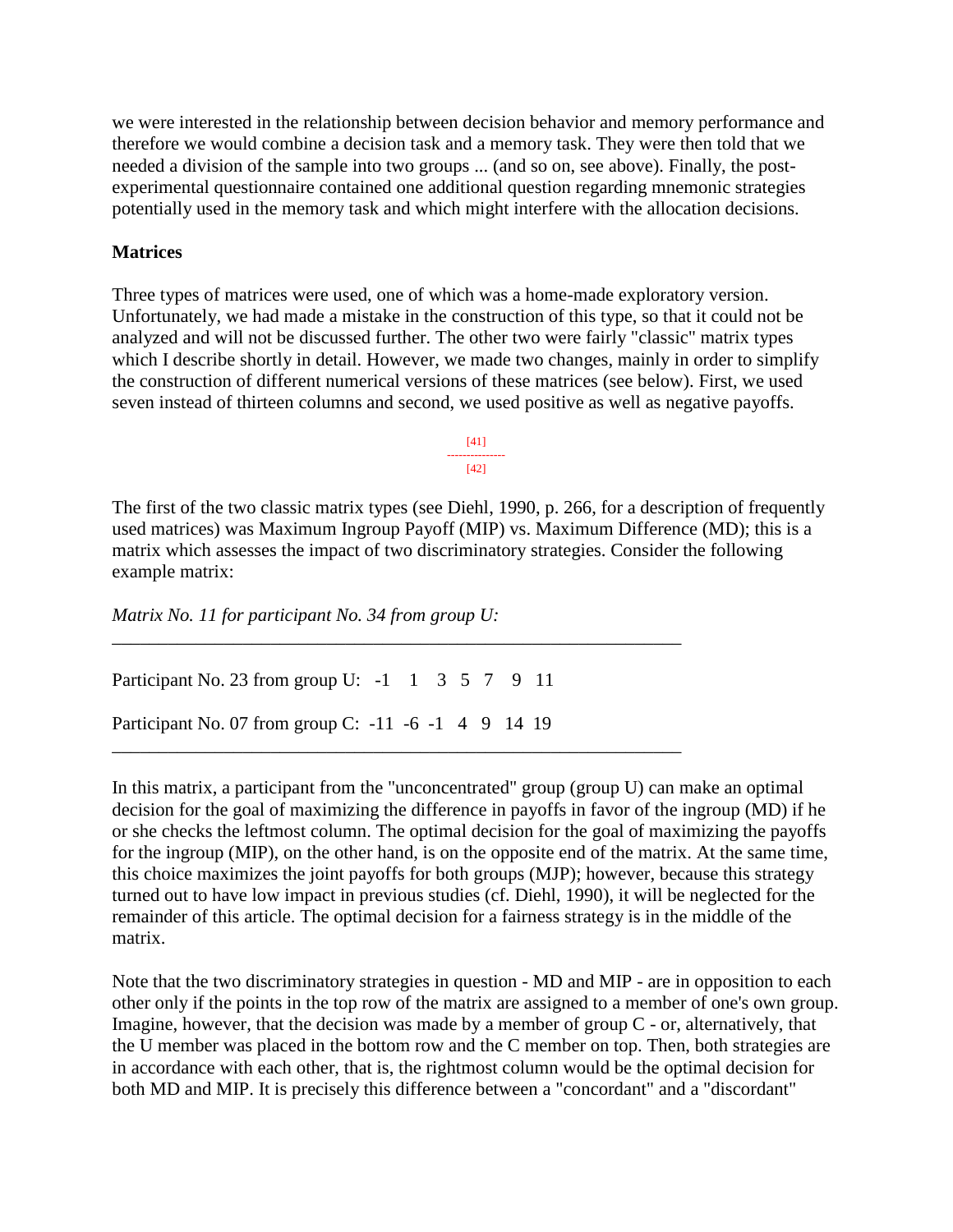implementation of a matrix which is central to analyzing the impact of allocation strategies (see below). The second "classic" matrix type (see example matrix below) was Fairness (F) vs. Maximum Ingroup Payoff (MIP) and Maximum Difference (MD). Fairness is on the left side of the matrix, and MD and MIP are on the right side in the discordant implementation (as shown) but also on the left in the concordant implementation.

\_\_\_\_\_\_\_\_\_\_\_\_\_\_\_\_\_\_\_\_\_\_\_\_\_\_\_\_\_\_\_\_\_\_\_\_\_\_\_\_\_\_\_\_\_\_\_\_\_\_\_\_\_\_\_\_\_\_\_\_\_\_\_\_\_

*Matrix No. 25 for participant No. 6 from group C:*

Participant No. 38 from group C: 6 8 10 12 14 16 18 Participant No. 10 from group U: 7 4 1 -2 -5 -8 -11 \_\_\_\_\_\_\_\_\_\_\_\_\_\_\_\_\_\_\_\_\_\_\_\_\_\_\_\_\_\_\_\_\_\_\_\_\_\_\_\_\_\_\_\_\_\_\_\_\_\_\_\_\_\_\_\_\_\_\_\_\_\_\_\_\_

There were four implementations of each matrix: points could be divided between U-members (top row) and C-members (bottom row), C-members (top row) and U-members (bottom row), two C-members, and two U-members (the latter two versions are of minor theoretical and empirical interest; they were retained simply because I wanted to replicate the standard design as closely as possible). Each of these implementations was assigned a different numerical version of a given matrix type (i.e., a different set of payoff values which, however, preserved the construction principle of the matrix). The reason for this was to prevent participants in the relevance group from choosing always the same numbers in order to make the memory task easier for them; this, of course, would heavily interfere with their performance on the allocation task (in general, easily memorizable combinations of payoff values were avoided as far as possible). For counterbalancing purposes, the assignment of numerical versions to implementations was rotated across subjects according to a Latin square. Further, we constructed a mirror image (left vs. right order of numbers interchanged) of each numerical version to control for left-right response biases. Thus, there were eight versions of each matrix type altogether. This holds for each of the three matrix types, yielding 24 matrices per individual. These matrices were preceded by six training matrices (drawn from the above types but with different numerical values), so that each booklet contained 30 matrices in all.

> [42] --------------- [43]

#### **Analysis**

Only the C/U and U/C versions of each matrix were analyzed (the C/C and U/U versions are of minor interest, as noted above). As a first step, all individual decisions were assigned values corresponding to the "optimality" of a given decision with respect to a certain allocation strategy. For instance, the optimal decision in the first example matrix above is 11 points for MIP. Since the decision is made by a member of group U, it represents the maximum reward for a member of the own group; this decision is therefore assigned the maximum score of 6. The same decision is scored 0 with respect to MD, because it is the worst possible decision for maximizing the difference to the outgroup. Second, all of these scores were averaged across the two mirror image versions.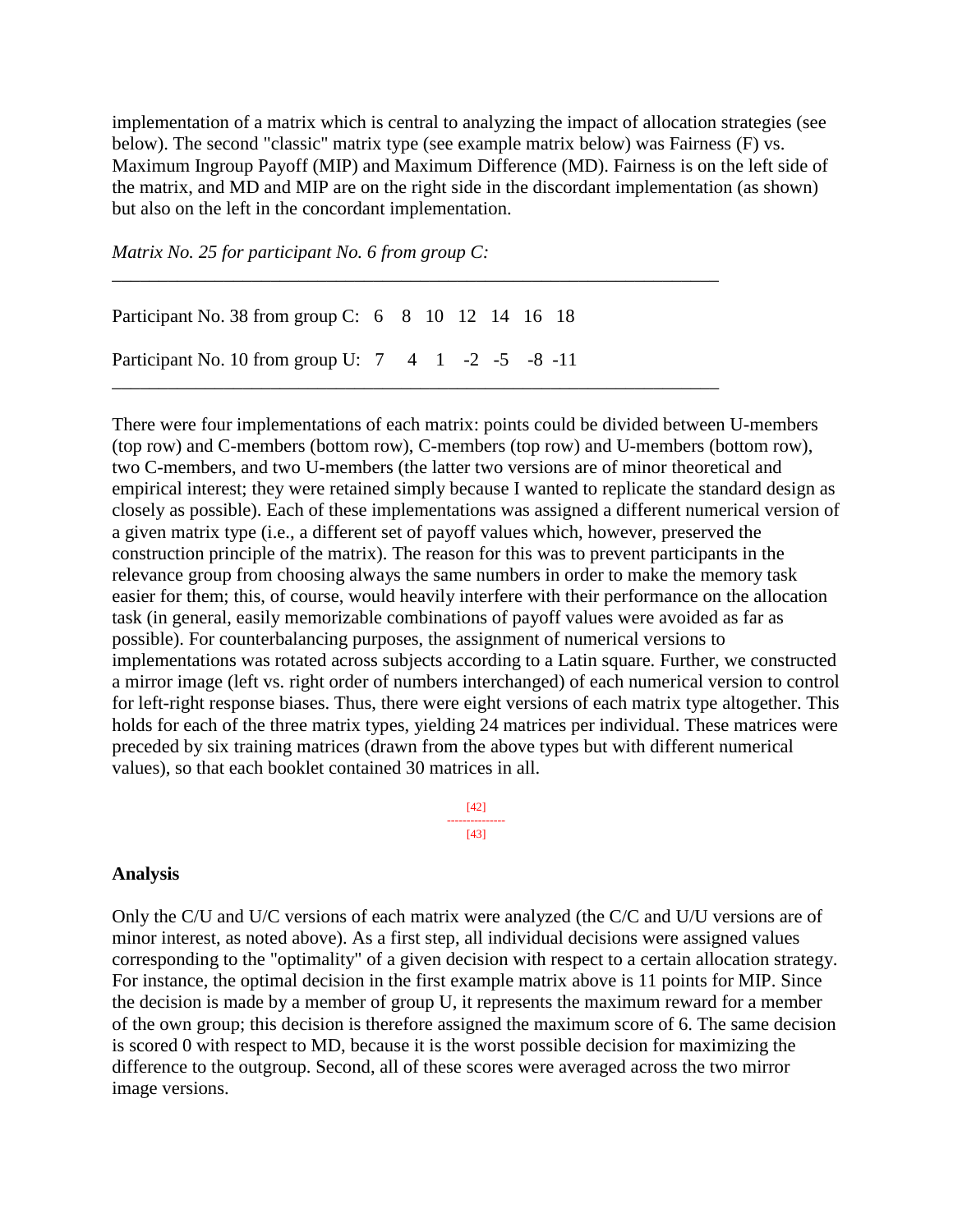From these data, in turn, I calculated traditional "pull scores". Pull scores indicate the impact of a given allocation strategy (or combination of strategies) relative to another strategy and result from a comparison of the concordant and discordant implementations of a given matrix. For example, let us assume that, in the MIP vs. MD matrix shown above, an individual has made an optimal decision for MIP (score 6) in the concordant implementation but a suboptimal decision in the discordant implementation (say, score 4). Then, the resulting difference in "optimality scores"  $(6 - 4 = 2)$  is called the "pull of MD on MIP". It denotes the degree to which the goal of maximizing the difference in favor of the ingroup has distracted the participants from optimally realizing the goal of maximizing ingroup payoff. The same principle holds also for other combinations of strategies: in general, the "pull of X on Y" is the mean shift in optimality values as a result of having strategy X supporting or conflicting with strategy Y (see Tajfel et al., 1971, for a detailed description of these calculations).

Note that there are two possible pull scores for each matrix type, as a consequence of the fact that either strategy (more precisely: the "optimality" of the participants' decisions with respect to this strategy) can be treated as the dependent variable. The "pull of X on Y" means that Y is the dependent variable and the concordant vs. discordant implementation of X is the independent variable; the opposite is true for the "pull of Y on X". In the latter case, the "optimality" scores in the discordant implementation are simply reversed, because here an optimal decision for strategy X is by definition the least optimal decision for Y. Thus, in the above example, the suboptimal decision for MIP (score 4) would turn into an even more suboptimal decision for MD (score 2), and the resulting "pull of MIP on MD" would be  $6 - 2 = 4$ .

# **RESULTS AND INTERPRETATIONS**

Of the 53 participants, 3 were excluded from analysis because of experimenters' mistakes in the presentation of materials. Another participant in both the standard and the relevance group was randomly excluded in order to have equal numbers of participants in each of the counterbalancing cells (with the restriction that precisely half of the remaining participants were members of the C and U group, respectively), so that the results are based on the data from 24 individuals in each group.

A preliminary analysis was conducted to ensure that method of recruitment (university students vs. private acquaintances) did not contaminate the results. ANOVAs with recruitment as a between-subjects factor did not reveal any significant main effects or interactions with any of the dependent measures listed in the tables below. Therefore, all following results are collapsed across this variable. Table 1 gives the mean pull scores for the matrix type MIP vs. MD in the standard group and the relevance group (the "optimality scores" are given in parentheses; a score of 3 corresponds to the point of fairness), together with the results of one-tailed t-tests.

> [43] --------------- [44]

*Table 1: Mean Pull Scores for Matrix Type MIP vs. MD in the Standard Group and Relevance Group*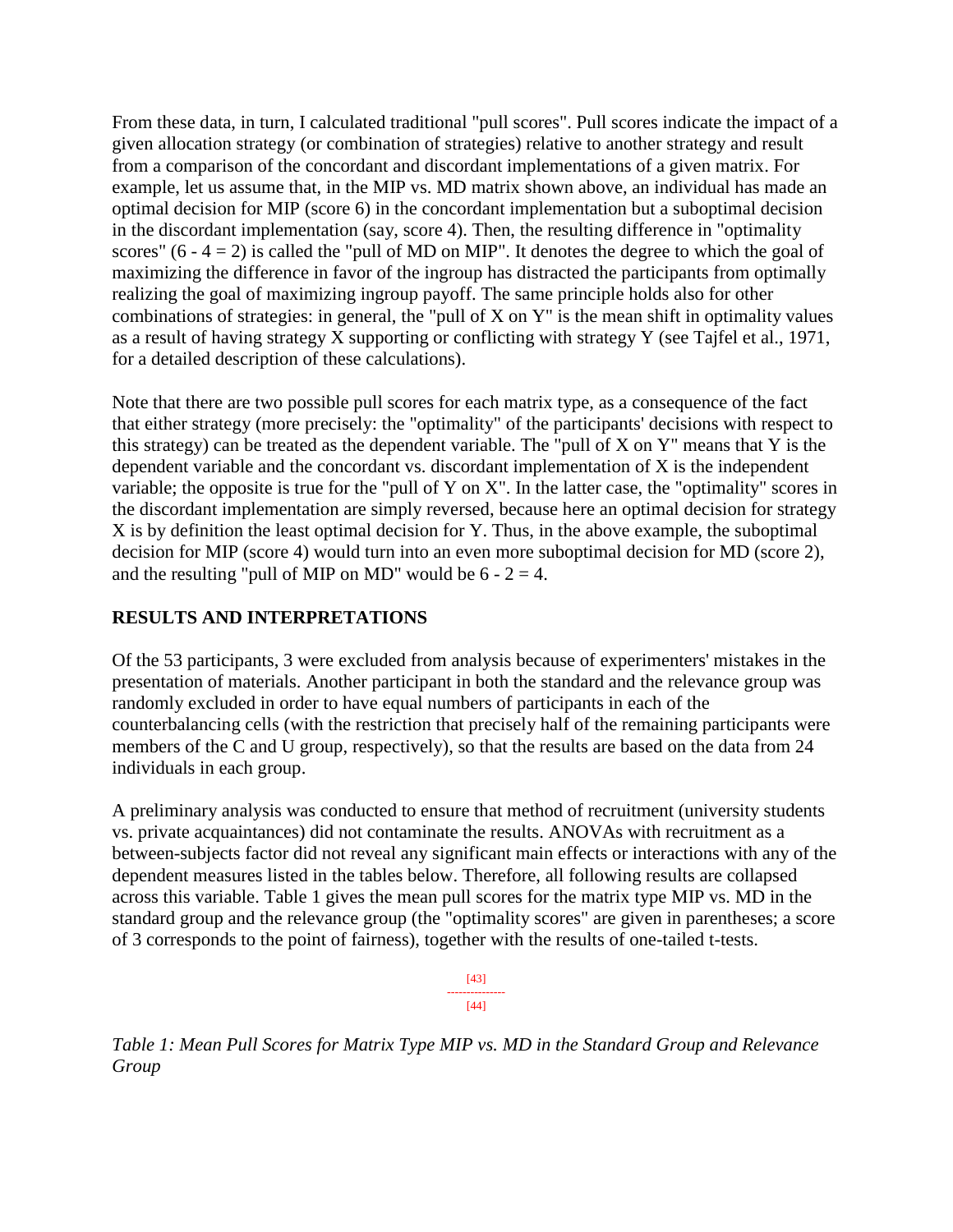| <b>Direction of</b><br>Pull | Pull              | t(23) | р   |
|-----------------------------|-------------------|-------|-----|
| <b>Standard Group</b>       |                   |       |     |
| MIP on MD                   | $1.1(3.9-2.8)$    | 2.72  | .01 |
| MD on MIP                   | $0.7(3.9-3.2)$    | 1.30  | .10 |
| <b>Relevance Group</b>      |                   |       |     |
| MIP on MD                   | $[0.2 (3.2-3.0)]$ | 0.49  | .31 |
| MD on MIP                   | $0.2$ $(3.2-3.0)$ | 0.46  | 32  |

In the standard group, there is a highly significant impact of one of the discriminatory strategies, MIP, while the other, MD, only approaches significance. (By the way, this result differs from the usual finding that MD has a greater impact than MIP; see Diehl, 1990.) It is also possible to assess the joint impact of both strategies if we test for the deviation from the point of fairness (score 3) in the concordant implementation of MIP and MD. This test reveals significant ingroup favoritism in the standard group, t (23) = 2.72,  $p = .006$ , one-tailed. Both strategies, however, have no significant effect in the relevance group, t  $(23) = .68$ ,  $p = .25$ , one-tailed. These results are in accordance with the assumption that offering a reasonable alternative for relevance attribution actually reduces ingroup favoritism.

*Table 2: Mean Pull Scores for Matrix Type F vs. MIP and MD in the Standard Group and Relevance Group*

| <b>Direction of Pull</b> | Pull                   | t(23)          |
|--------------------------|------------------------|----------------|
| <b>Standard Group</b>    |                        |                |
| F on MIP and MD          | $ 3.1 \quad (4.4-1.3)$ | 6.35<br>.00    |
| MIP and MD on F          | $-0.3$ $(4.4-4.7)$     | $-0.49$<br>.68 |
| <b>Relevance Group</b>   |                        |                |
| F on MIP and MD          | 1.3<br>$(3.6-2.3)$     | 2.71<br>.01    |
| MIP and MD on F          | $-0.1(3.6-3.7)$        | $-0.14$        |

[44] ---------------  $[45]$ 

The results of the second matrix type, F vs. MIP and MD (see table 2), do not fit so easily into this interpretation. While there is a highly significant impact of fairness in both groups (a typical finding), this impact is smaller in the relevance group: compare the "pull" of 4.4 (mean "optimality score" of MIP and MD, supported by F) - 1.3 (mean "optimality score" of MIP and MD, opposed by F $) = 3.1$  in the standard group with the corresponding pull of 3.6 - 2.3 = 1.3 in the relevance group. On the other hand, this does not imply more ingroup favoritism in the relevance group (as one might expect at first sight); table 2 shows that the impact of MIP and MD is far from significant in both groups. Less fairness means simply that the participants in the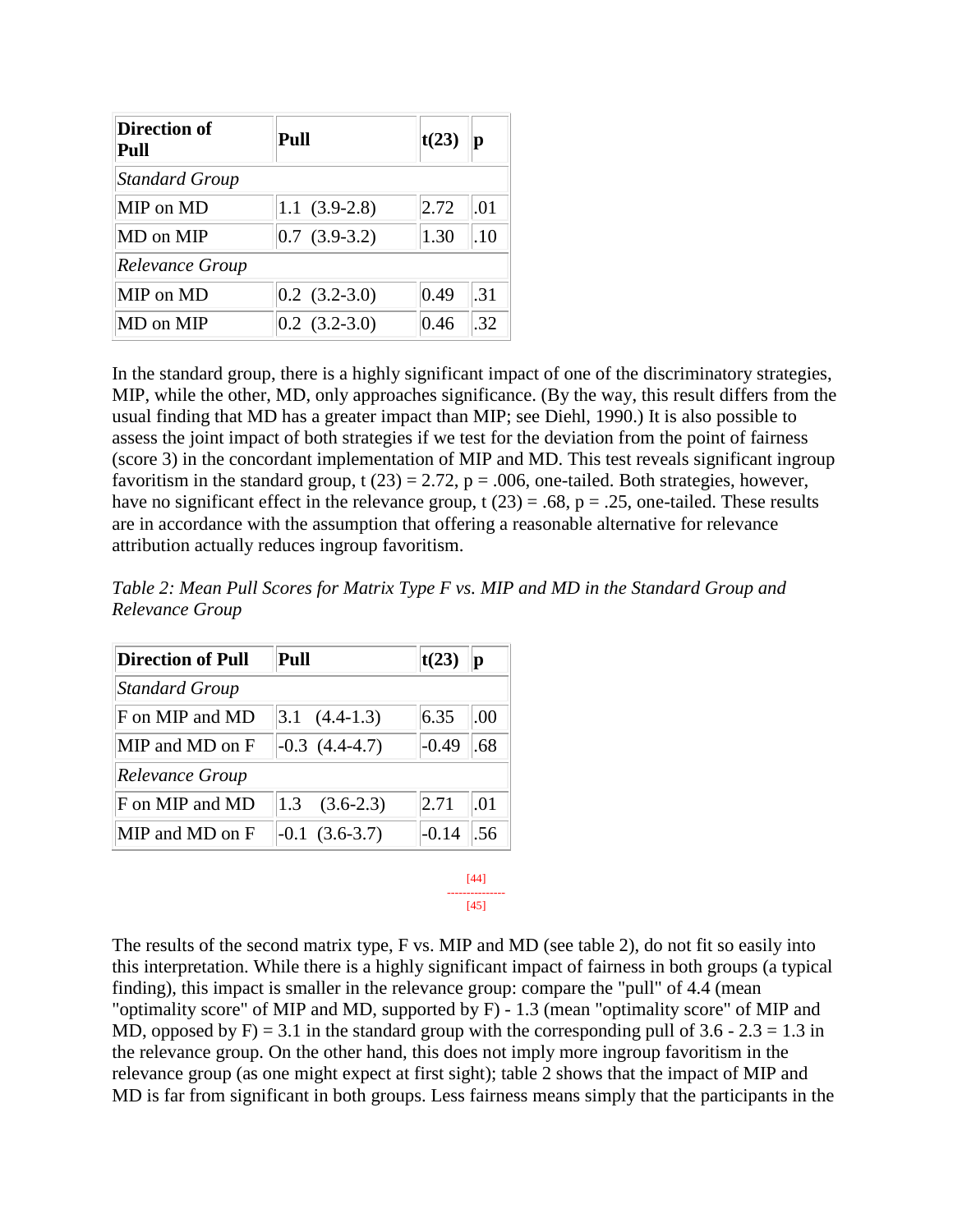relevance group did not so often divide points equally between two persons but alternated between a moderate amount of ingroup favoritism and the same amount of outgroup favoritism. Note that this reveals a trend toward the middle of the matrix in the relevance group (maximum fairness is at one extreme end in this matrix type).

The latter observation points to another way of describing the results of this experiment: in the relevance group, the participants' decisions were generally more in the middle region of the matrices (i.e., around a mean score of 3), leaving less room for any strategies to show an impact, compared to the standard group. This latter implication is statistically supported by an ANOVA with direction of pull as within-subjects factor and experimental group as between-subjects factor: there is a significant interaction of both factors for F on MID and MD, F (1,46) = 6.15, p  $= .017$ , and the interaction for MIP on MD at least approaches significance, F (1, 46) = 2.78, p = .102. Furthermore, the trend is in the same direction for the other pull scores, even though the respective interactions are far from being significant.

An examination of the participants' answers to the post-experimental open questions (which I cannot present in detail here) suggests an absolutely plausible interpretation for this phenomenon. In the relevance group, most participants reported that their allocation decisions were primarily or exclusively guided by mnemonic considerations: they chose pairs of values which they thought were easy to memorize for them. Now, this should lead to an even distribution of choices across the whole matrix range (as a consequence of individual variability in mnemonics and of differing suitability of number combinations for mnemonic strategies in different numerical versions of the matrices), and, further, to a mean response in the middle of the matrix, which means an average score of 3 for any strategy and comes very close to the actual results in the relevance group.

An interesting further observation is that roughly a quarter of the participants in the standard group which were assigned to the "unconcentrated" subgroup also reported that they had favored the other subgroup instead of their own. They held that the "concentrated" ones deserved more rewards because of their better achievement. However, as the results show, the effect of this allocation strategy is overridden by the other, discriminatory strategies. At least, this finding suggests that discrimination per se may be more important than the direction of this discrimination - against or, alternatively, in favor of the outgroup.

# **DISCUSSION**

The main goal of this study was to evaluate a possible cause for ingroup favoritism in the minimal group paradigm. According to the logic of conversation approach advocated here, ingroup favoritism arises from the pragmatics of the laboratory situation, particularly from the participants' reliance on conversational maxims. Group membership information is used because participants implicitly assume its relevance for the resource allocation task they are engaged in. If this is true, then precluding this relevance attribution by offering an explicit alternative should preclude or at least reduce ingroup favoritism. This was tested using an additional memory task which required use of the group membership information.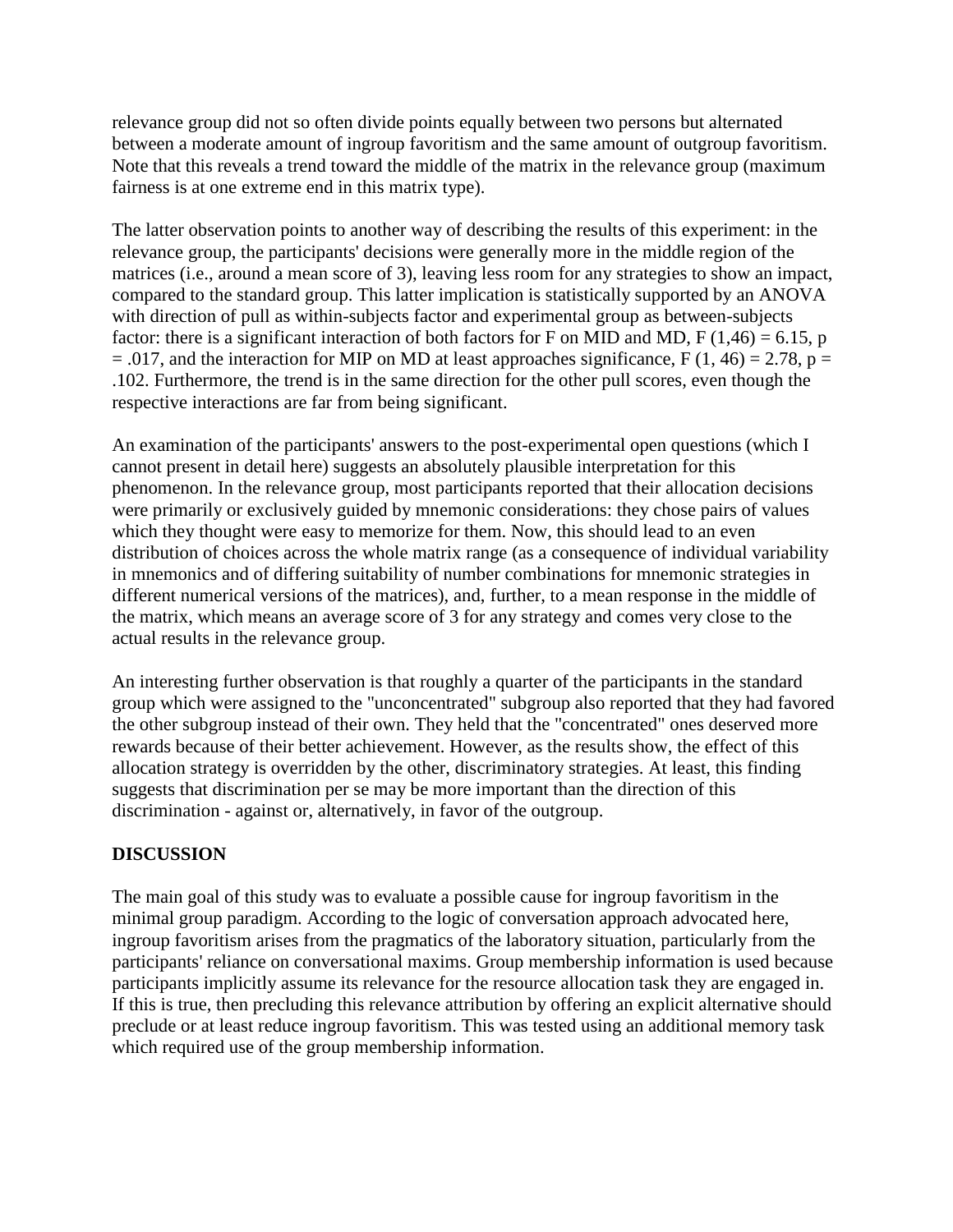Let us compare this approach to the almost "official", at least widespread explanation offered by Social Identity Theory (SIT; Tajfel and Turner, 1979). According to these authors, ingroup favoritism results from participants' motivation to enhance their self-esteem. The latter is a function of (favorable) comparisons to relevant outgroups concerning people's social identity. In the minimal group paradigm, being a member of one of the groups is assumed to be part of the participants' social identity since this categorization is especially salient during the experiment; because of the same reason, the other group is a relevant outgroup. The resource allocation task offers a comparison dimension and at the same time the opportunity to create a favorable outcome of the comparison (namely, by awarding one's own group more points or money than the other group).

I see no compelling reason to assume that the addition of a second task which requires use of the group membership information interferes with the operation of these processes as postulated by SIT. The participants still have the opportunity to favor their own group and thereby enhance their self-esteem. If anything, it could be argued that the salience of the categorization is enhanced by this second task and, therefore, ingroup favoritism should actually be stronger (This was pointed out to me by Ulrich Wagner.)

What do the results of the present study tell us with respect to these two theoretical approaches? In principle, the data seem to favor the logic of conversation approach over the explanation provided by SIT. The participants did not discriminate against the outgroup when an additional task was provided, whereas significant ingroup favoritism was found in the standard paradigm (at least in one matrix type, MIP vs. MD; the results of the other matrix type, MF vs. MIP and MD, are undiagnostic because no discrimination was found with this matrix type in both groups). But are these results conclusive? There are some ambiguities which make a decision between the two approaches at least premature.

First, as one reviewer of this article has noted, there may be a possibility to reconcile the present findings with SIT. The argument focuses on the properties of the additional memory task in the relevance group. Contrary to the allocation task itself, the memory task is a clearly defined task with correct and easily checkable solutions. Therefore, it probably induces evaluation apprehension in the participants and also an option to directly favor themselves (i.e., by performing well on the task and appearing competent to the experimenters). This means, in turn, that they may not need to enhance their self-esteem using indirect methods like favoring the ingroup. (It is for this reason that participants have no opportunity to reward themselves in the standard minimal group paradigm.) Though post hoc, this explanation of the present findings is tenable. However, one may wonder whether such a direct self-enhancement mechanism generalizes so easily to tasks other than the allocation task itself. Is it really the same for the participants' allocation behavior if they can reward themselves on this very task vs. a different task such as the memory task used in this study (and one could take it even further: consider a concurrent finger-tapping task, for instance)? In any case, a rejection of this alternative account, whether plausible or not, would require the use of a different concurrent task, one which leaves no possibility for the participants to show competence or good performance.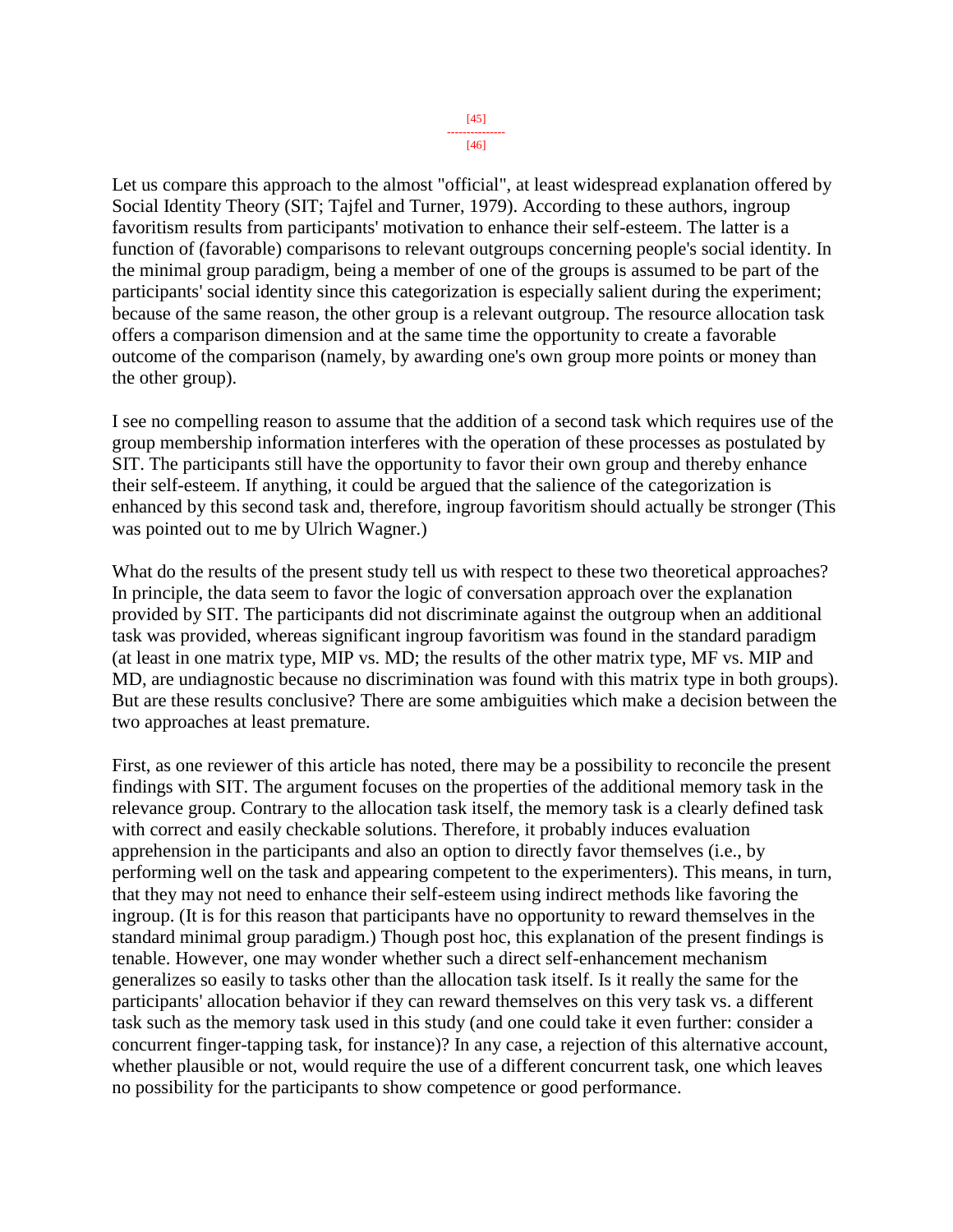[47]

A second ambiguity also is associated with the concurrent memory task but relates to a more direct form of interference. In this view, the pattern of results in the present experiment emerged simply because the participants in the relevance group were occupied with the memory task, which led to a shift in their choices of payoff combinations: Their main concern was to find numbers that were easy to memorize. In fact, it seems that most individuals hardly even perceived the numbers as payoffs, as can be concluded from their post-experimental self-reports. The overwhelming majority of the participants in the relevance group spontaneously described their distribution strategies in terms of a mnemonic strategy (and used the term "numbers" instead of "payoffs"). Thus, according to this argument, the participants abstained from discrimination not because of an altered relevance attribution but because they simply "forgot about" the allocation task or because their information processing capacity was largely absorbed by the concurrent memory task (in fact, most subjects perceived this task as difficult). The latter version could be reconciled with a SIT explanation: From this perspective, the participants' motivation to enhance their self-esteem by favoring the ingroup would have been "suppressed" by the additional memory task and the differing distribution strategies it "forced upon" the participants.

I do not think this view is correct. First, there was no pressure (time limits or whatever) on the participants to concentrate on the memory task; they could have extensively memorized number combinations and at the same time engaged themselves in discriminatory behavior. It would even have been possible to use ingroup favoritism as a mnemonic device, for instance, always award more points to the ingroup than to the outgroup (in fact, one single individual reported such a strategy). In addition, the participants were explicitly instructed not to focus on one of the tasks at the expense of the other.

Second, even if disruption of the allocation task through the additional memory task was inevitable, this would not invalidate the logic of conversation approach. It by no means excludes the possibility that the changed relevance attribution per se is sufficient to eliminate or reduce discrimination, without the help of a disrupting task. At best, one could say that the two influences are confounded in this experiment (and this is certainly a point which should be considered and ameliorated in future studies; suggestions are welcome).

Finally, there seems to be some positive evidence for a change in the perceived relevance of the group membership information (more precisely, a decline in perceived relevance for the allocation task as a consequence of explicit relevance for the memory task) in the participants' post-experimental self-reports, particularly in the reported use of the group membership information for the allocation of rewards. In the standard group, most individuals reported such a use, whereas only a minority did so in the relevance group. In fact, most of the latter participants seemed to be surprised by the question and gave answers like "I didn't pay attention to this at all". Also, one might expect that perceived relevance for the allocation task should result in some knowledge or correct guesses about the true purpose of the experiment. In fact, this was the case for roughly half of the participants in the standard group. In contrast, such an interpretation was almost never provided in the relevance group; rather, most individuals came up with some kind of memory hypothesis.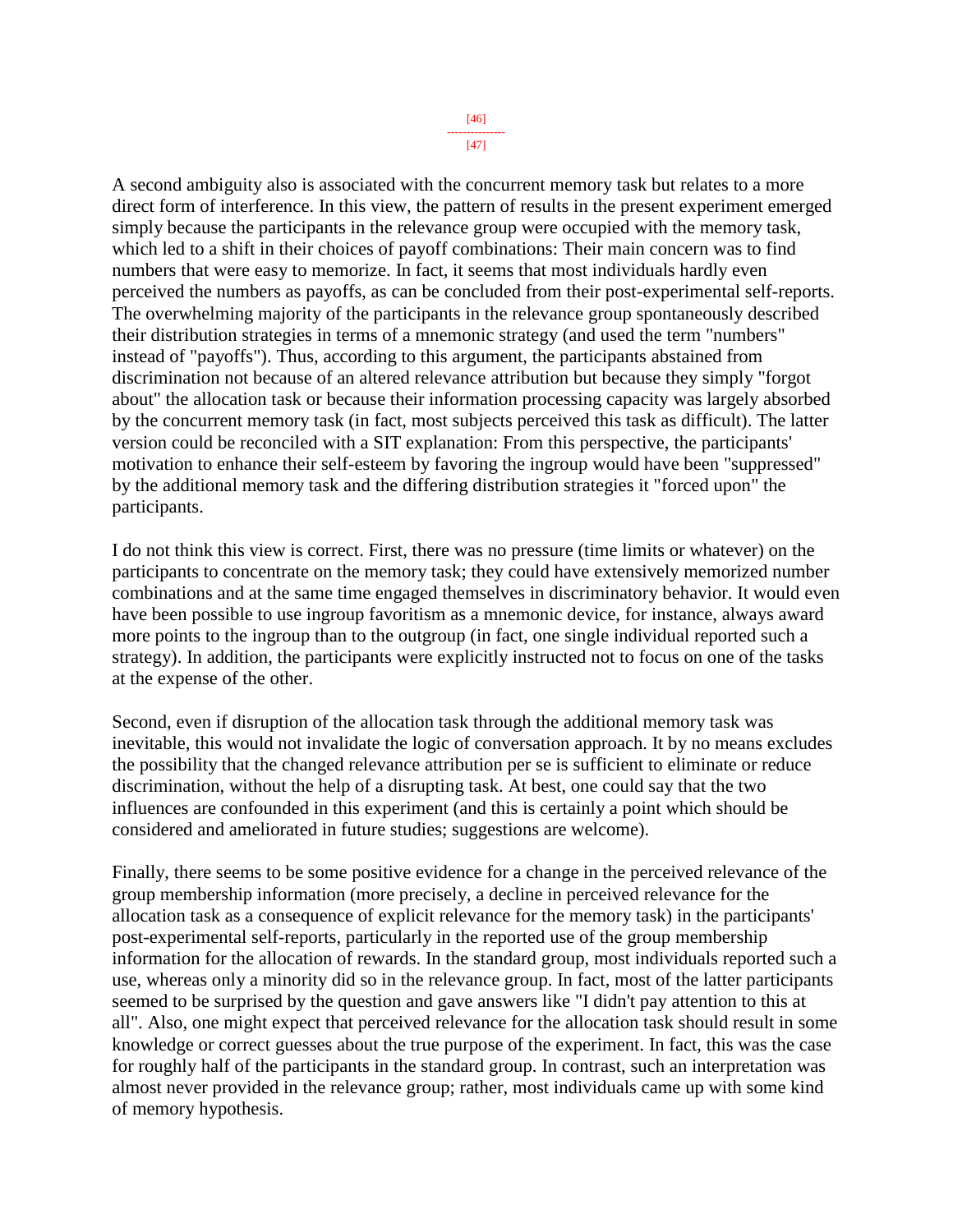In sum, it does not seem that the participants were kept from discriminatory behavior by the dynamics of a dominant memory task. Rather, one has the impression that it was the participants' deliberate choice to concentrate on the memory task, presumably because it made more sense to them than awarding payoffs to people they do not know and without explicit guidelines for their decisions. (This points to other reasons for such a shift than the opportunity for direct selfenhancement; see above.) From this perspective, the usual finding of ingroup favoritism in the minimal group paradigm seems to be an untypical result, restricted to a rather artificial situation.

> [47] --------------- [48]

However, a word of caution is necessary. Even if the logic of conversation approach illuminates some of the processes in the minimal group situation, it can only be a partial explanation of ingroup favoritism. It explains why people make a difference between two groups but tells nothing about the direction of this difference, that means, it would also allow for outgroup favoritism. Hence, we need a second step to fully explain ingroup favoritism in the minimal group paradigm. Of course, SIT readily provides such an explanation. But one could also assume that the participants, in search of guidelines for their behavior in an unfamiliar situation, recur to social norms like fairness or loyalty to the ingroup (interestingly, the latter is the original explanation offered by Tajfel et al., 1971, before they shifted to SIT). This would also explain the differing allocation behavior of those individuals in the "unconcentrated" group who rewarded more points to the "concentrated" ones. (Think of justice as a social norm.)

## **CONCLUSIONS**

The main finding of this study is that ingroup favoritism in the minimal group paradigm is strongly reduced as a consequence of adding a second task which also requires the use of group membership information. This finding is compatible with the logic of conversation approach advocated here. In this view, the mere categorization of people into groups is not sufficient to produce ingroup favoritism in the minimal group paradigm; it must be supported by the pragmatics of the communication in the experiment. An open question is whether the present results can also be reconciled with Social Identity Theory. A clarification of this issue would require, above all, the use of another type of concurrent task which (a) leaves no possibility for direct self-enhancement and (b) does not in itself suggest or require specific allocation strategies (like the mnemonic strategies in the present experiment). With the use of such a task, it may be possible to create an experimental situation for which the logic of conversation approach and SIT will make opposite predictions. At present, one can only say that the situation is encouraging for the logic of conversation approach but poses no real problems for SIT.

## **ENDNOTE**

Thanks to Gernot von Collani, Birgit Schyns, Peter Sedlmeier, and two anonymous reviewers for helpful comments on earlier versions and to Charly Meyer for polishing my English. Also, I am strongly indebted to Simone Dahlmann, Heike Jores, Ulrike Jordan, Markus Meinert, Susanne Prinzler, Christel Rackl, Gregor Weiáflog, and Hannes Wolf who served as experimenters.